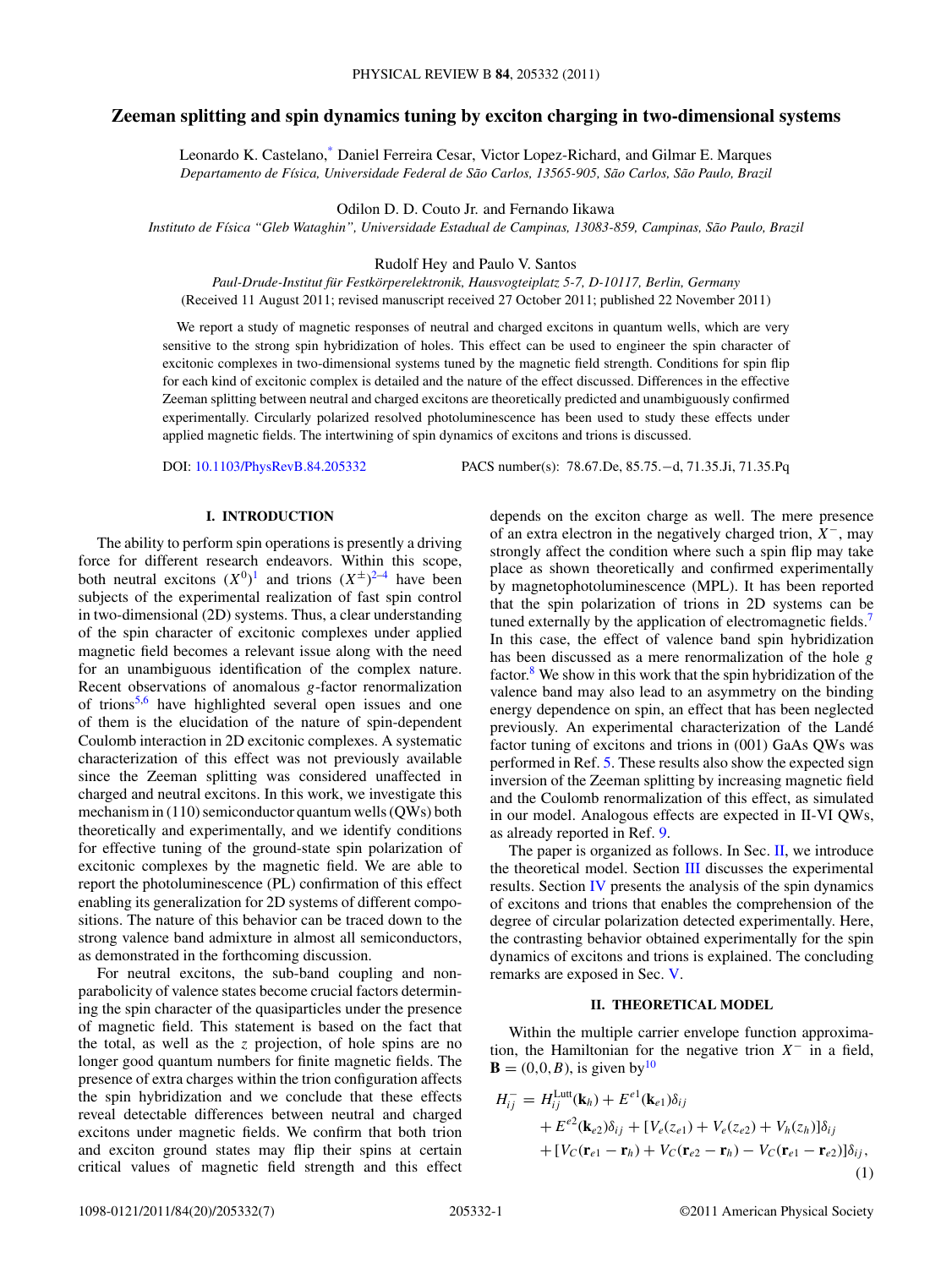<span id="page-1-0"></span>TABLE I. Parameters used in the electronic structure calculations taken from Refs. [14–16.](#page-6-0)

| GaAs parameters |     |      |     |      |         |       |
|-----------------|-----|------|-----|------|---------|-------|
| $\gamma_1$      | γ2  | γ3   | к   |      | $g_c$   | $m_c$ |
| 6.8             | 1.9 | 2.73 | 1.2 | 0.01 | $-0.45$ | 0.067 |

where  $H_{ij}^{\text{Lutt}}(\mathbf{k}_h)$  is the Luttinger Hamiltonian,  $I^{\text{1}}$   $E^e(\mathbf{k}_e)$  is the electron energy dispersion,  $V_e$  and  $V_h$  are square-well confinement potentials for electrons (*e*) and holes (*h*), respectively, and  $V_C(\mathbf{r}) = -e^2/(\epsilon r)$  is the Coulomb interaction term. Also, we used the symmetric gauge  $A = B/2(-y, x, 0)$ . When the dielectric properties of the well and barrier materials are similar, as we assume in this work, the effect of image charges can be neglected. For the neutral exciton  $X^0$ , the corresponding Hamiltonian is obtained by canceling one set of electron terms and for positive trions,  $X^+$ , an additional valence band Hamiltonian and all the corresponding extra-hole terms must be included in the  $X^0$  Hamiltonian. In the finite magnetic field regime, when the Coulomb energy is smaller than the cyclotron energy of the free electron-hole pair, we are able to treat the Coulomb effect as a perturbation.

Here, the nonparabolicity of the energy bands is included in the binding energy calculation by using, as unperturbed states, the full Hamiltonian states without the Coulomb interaction. The Luttinger model used in these calculations corresponds mainly to the Hamiltonian for QWs grown along the [110] direction, which coincides with the growth direction of the sample used in the experiments. However, for sake of comparison, results corresponding to QWs grown along the direction [001] will also be presented. The electronic structure parameters used in the calculations are listed in Table I. The use of (110) QWs takes the advantage of the large spin lifetimes if compared with values for analogous systems grown along [001] direction.<sup>[12](#page-6-0)</sup> For numerical diagonalization of the full Hamiltonian, we expand the envelope wave functions on a basis set composed by product of Landau-level functions of in-plane coordinates  $(r, \theta)$  and QW functions along the *z* direction of the structure. For electrons, the single-particle basis can be written as

$$
|l,n,m\rangle = F_l(z)\phi_{nm}(r)e^{i(n-m)\theta}.
$$
 (2)

Note that these electron quantum states are degenerate with respect to the azimuthal quantum number *m*. The basis for hole states can be obtained by simply switching the sign of *θ* coordinate. The radial wave function is given by

$$
\phi_{nm}(r) = \frac{(-1)^{\min(n,m)}}{\sqrt{2\pi l_c^2}} \sqrt{\frac{\min(n,m)}{\max(n,m)}} \left(\frac{r}{\sqrt{2l_c^2}}\right)^{|n-m|} \times e^{\frac{-r_c^2}{4l_c^2}} L_{\min(n,m)}^{|n-m|} \left(\frac{r^2}{2l_c^2}\right),
$$
\n(3)

where *L* designates the generalized Laguerre polynomial functions and  $l_c = \sqrt{\hbar c / eB}$  is the magnetic length. In the *z*-direction, we use the infinite QW barrier approximation that facilitates the analytical calculation of Coulomb matrix elements. $^{13}$  In this work, we consider only the Hartree term and disregard exchange effects.



FIG. 1. (Color online) (a) Calculated Coulomb contribution to neutral exciton  $X^0$  and trion  $X^-$  (ground state) binding energies vs magnetic field in a 23 nm (110) QW for two spin configurations indicated by vertical arrows. The dotted lines indicate the extrapolation of the Coulomb energy for zero magnetic field where the perturbation theory fails. (b) Calculated Zeeman splitting for optical recombination of  $X^0$  and  $X^{\pm}$  excitonic complexes in the (110) QW. The dotted lines correspond to the Zeeman splitting considering the extrapolated Coulomb energy. The dashed line curve shows the splitting for  $X^0$ without Coulomb interaction. (c) Calculated Zeeman splitting for optical recombination of  $X^0$  and  $X^{\pm}$  excitonic complexes in *a*(001) QW. The lower panel shows the orbital shape for the  $hh \uparrow hh \downarrow$  states with *z* component of the angular momentum  $m = 2$  at magnetic fields  $B = 0$  and  $B = 15$  T.

Figure  $1(a)$  shows the first-order perturbation energy correction due to Coulomb interaction for neutral and negatively charged excitons in the ground state considering different spin configurations. In the low magnetic field regime, where our perturbation expansion fails, we have extrapolated the values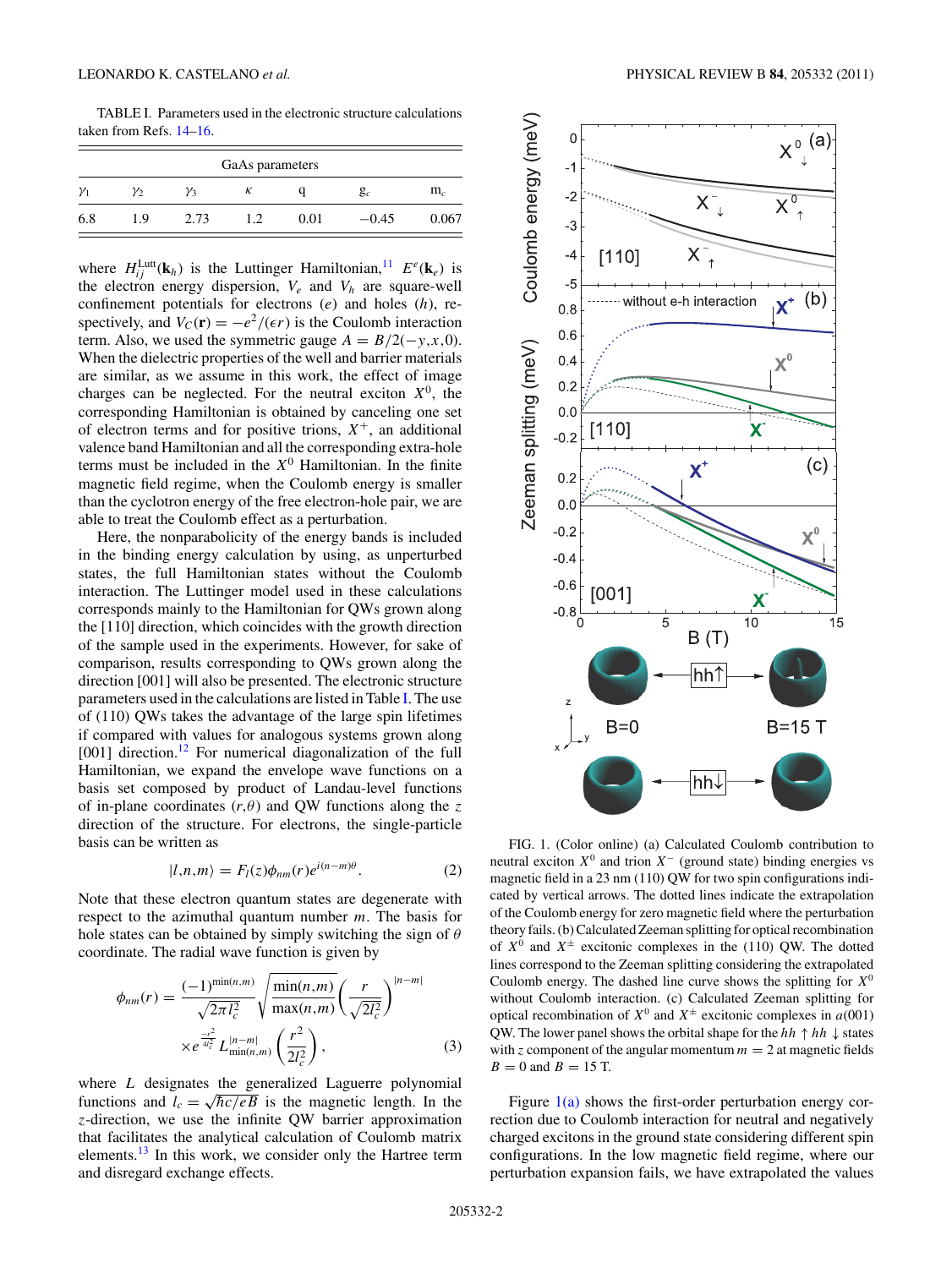<span id="page-2-0"></span>from finite low fields toward the limit  $B \to 0$  for illustrative reason (shown by dotted segments) and this procedure does not affect the main discussions. One can see that the Coulomb correction tuned by magnetic field strength depends on both the spin and the number of charges in the exciton complex. Neutral excitons and trions with spin-up configuration appear with higher energies than those with spin-down configurations. As expected, the absolute value for the Coulomb energy of negative trions  $(X^-)$  is larger than for neutral excitons  $(X^0)$ . Such characteristics can be understood through the analysis of the unperturbed ground state wave functions, which can be written approximately as follows:

$$
|\psi_e^{\uparrow,\downarrow}\rangle \simeq |1,0,m_e\rangle|s\uparrow,\downarrow\rangle,
$$
  
\n
$$
|\psi_h^{\downarrow}\rangle \simeq |1,0,m_h\rangle|hh\downarrow\rangle,
$$
  
\n
$$
|\psi_h^{\uparrow}\rangle \simeq C_1|1,0,m_h\rangle|hh\uparrow\rangle + C_2|1,2,m_h\rangle|h\downarrow\rangle
$$
  
\n
$$
+ C_3|2,1,m_h\rangle|h\uparrow\rangle,
$$
 (4)

where  $|\psi_e^{\uparrow,\downarrow}\rangle$  and  $|\psi_h^{\uparrow,\downarrow}\rangle$  denote respectively the ground state wave function for electrons and holes with spin-up (↑) and spin-down  $(\downarrow)$ . The ground state wave functions are written as the product of envelope functions  $|l,n,m\rangle$  and the usual Bloch functions  $|s \downarrow\rangle$ ,  $|s \uparrow\rangle$ ,  $|hh \downarrow\rangle$ ,  $|hh \uparrow\rangle$ ,  $|lh \downarrow\rangle$ , and  $|h \uparrow\rangle$ . For electrons with spin-up and spin-down, the ground state wave functions only differ in the spin part of the Bloch function. The ground state wave function for spin-down holes remains almost pure as a function of the magnetic field and has the same envelope function as electrons. On the other hand, the ground state wave function for spin-up holes is composed of different Bloch functions, where the coefficients  $C_1$ ,  $C_2$ , and  $C_3$  are magnetic-field dependent. The hybridization tuning of the valence band ground state with magnetic field can be characterized spatially by the plots of the isoprobability surface displayed in the inset of Fig. [1](#page-1-0) for the states with effective angular momentum  $m = 2$  and  $B = 0$  and 15 T. Note that a pure  $m = 2$  orbital shows a ringlike structure at  $B = 0$ . This hybridization of different Bloch states is responsible for the difference between the Coulomb energy correction for complexes with different spins as a function of the magnetic field, because the matrix elements are obtained through the unperturbed wave functions. The Coulomb correction for electron-electron interaction and hole-hole interaction for spin-down holes gives practically the same result due to the similarity of the envelope functions. However, the electron-hole interaction contributes differently to *X*<sup>−</sup> and *X*0, twice for the former and once for the latter. Figure  $1(b)$  shows the magnetic-field dependence of the Zeeman splitting for the *X*−, *X*+, and  $X^0$  excitonic complexes. For comparison, the dashed curve in Fig.  $1(b)$  shows the splitting for  $X^0$  without considering the Coulomb interaction. The differences between calculated Coulomb corrections to the Zeeman splitting indicate the possibility of experimental identification of different types of exciton complexes:  $X^0$ ,  $X^-$ , and  $X^+$ . For illustrative purpose, we show the analogous calculation for  $(001)$  QWs in Fig. [1\(c\).](#page-1-0) Although the main qualitative features are present in both Figs. [1\(b\)](#page-1-0) and [1\(c\),](#page-1-0) the effective mass anisotropy in the valence band and the Landau-level coupling dependence on direction lead to quantitative differences between both cases.

### **III. EXPERIMENTAL RESULTS**

Our experimental study of these effects was carried out on a GaAs/Al<sub>0.3</sub>Ga<sub>0.7</sub>As single QW, grown by molecular beam epitaxy on GaAs(110) substrate. The 18.2-nm thick QW was covered by 150-nm  $Al<sub>0.3</sub>Ga<sub>0.7</sub>As$  and 10-nm GaAs. The MPL experiments were performed using an Ar-ion laser beam, line 514.5 nm, as the excitation source, which was focused on the sample using a  $25 \times$  objective lens placed inside a magnetocryostat. Same objective was used to collect the luminescence, which was analyzed in MPL experiments by a single monochromator coupled to a Si-CCD detector. The circular polarization of the luminescence was selected using a broadband 1*/*4 wave-plate retarder and a linear polarization analyzer. Figure 2 shows the MPL spectra vs excitation intensity. The increase of the excitation power leads to the appearance of the low-energy emission line ascribed to the trions *X*−. The MPL spectrum can be well resolved for both circularly polarized emissions and the corresponding Zeeman splitting for both *X*<sup>−</sup> and *X*<sup>0</sup> lines, as has been displayed in Fig. [3.](#page-3-0) The spectral analysis of these emissions allowed the characterization of the energy dispersion of the excitonic complexes with magnetic field as displayed in Figs. [4\(a\)](#page-3-0) and 4(b). At high magnetic fields a third emission line appears with polarization  $\sigma^+$  attributed to an excited  $X_t^-$  triplet state.<sup>9</sup> Nevertheless, our discussion will focused on the *X*<sup>0</sup> and *X*<sup>−</sup> ground states.

Figure  $4(c)$  shows the Zeeman splitting taken from the  $\sigma^+$ and  $\sigma$ <sup>-</sup> emissions lines as a function of the magnetic field. We observe, as expected for QW, a nonlinear Zeeman splitting with magnetic field and the remarkable result is the quite different behavior of the energy splitting for two PL peaks assigned to *X*<sup>0</sup> and *X*−. Both curves cross the magnetic-field axis for zero splitting in different points. This means that both excitons invert their ground states at different *B*. This inversion of spin



FIG. 2. (Color online) Magnetophotoluminescence taken at  $T =$ 2 K for excitation power ranging from 0.12 nW to 5  $\mu$ W. The enhancement of the lower-lying emission line with increasing power is ascribed to an increasing density of negatively charged trions (*X*−) and, consequently, the decreasing numbers of neutral excitons  $(X^0)$ . The inset illustrates the structure of the GaAs/AlGaAs (110) QWs.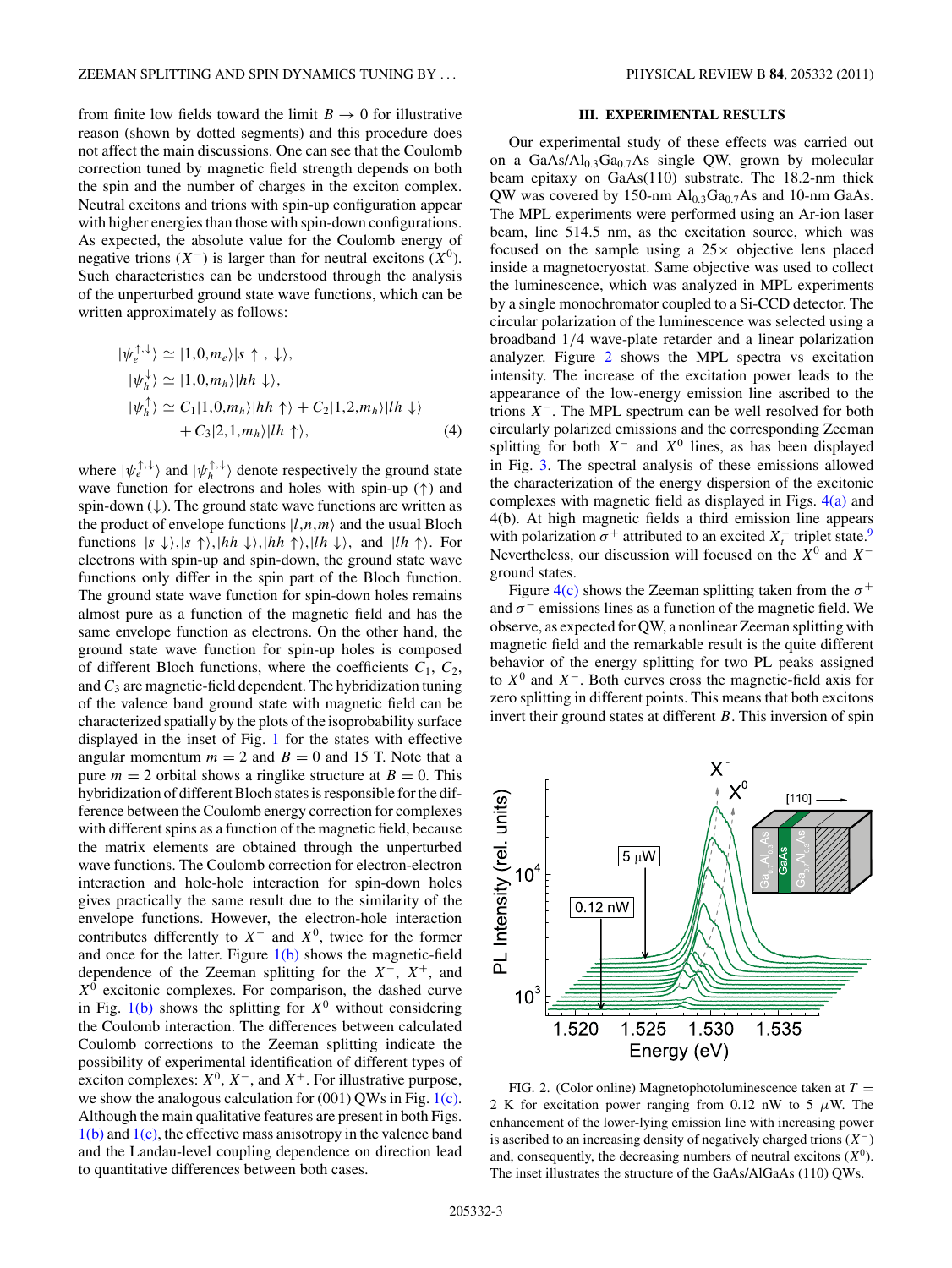<span id="page-3-0"></span>

FIG. 3. (Color online) Magnetophotoluminescence spectra for different values of the magnetic field at  $T = 2$  K and for excitation power of 5 nW: (a) for  $\sigma^-$  and (b) for  $\sigma^+$  polarized emissions.

for each exciton may affect the population of the two spin states. In fact, the PL intensities of  $\sigma^+$  and  $\sigma^-$ , shown in Fig. 3, oscillate with *B*. The discussion on this point will be shown in the next section. The distinct behavior of the Zeeman splitting shown in Fig.  $4(c)$  between trion and neutral exciton is predicted in our model [Fig.  $1(b)$ ]. The signal inversion of the splitting energy for *X*<sup>−</sup> occurs for lower *B* as compared to that for  $X^0$ , in agreement with the theoretical model. Quantitatively the order of the magnitude obtained by our calculations is also in reasonable agreement with the experimental data.

## **IV. CIRCULAR POLARIZATION**

The tuning of the population imbalance of two spin states can be characterized by the degree of circular polarization (DCP). Given the integrated intensity of the spectral lines  $I(\sigma^+)$  and  $I(\sigma^-)$  of each complex, the DCP was obtained as

$$
DCP = \frac{I(\sigma^+) - I(\sigma^-)}{I(\sigma^+) + I(\sigma^-)}.
$$
\n(5)

The experimental values of the DCP obtained from the PL spectra for  $X^0$  and  $X^-$  are plotted in the Fig. 4(d). The curves of two exciton complexes present opposite signals and both curves invert the polarity at different *B*, which corresponds to similar *B* where the Zeeman splitting data [Fig.  $4(c)$ ] crosses zero. To understand the behavior of the DCP vs magnetic field shown in Fig.  $4(d)$ , we calculate DCP based on the carrier dynamics of each exciton.



FIG. 4. (Color online) Spectral analysis of the magnetophotoluminescence spectra at *B* = 15 T for: (a)  $\sigma$ <sup>-</sup> emissions and (b)  $\sigma$ <sup>+</sup> emissions. (c) Zeeman splitting of *X*<sup>0</sup> and *X*<sup>−</sup> complexes as a function of the applied magnetic field extracted from the spectral analysis of the circularly polarized emissions. The critical magnetic field values where spin-inversion occurs are indicated. (d) Degree of circular polarization extracted from the PL spectra: open and filled circles correspond to the polarization of  $X^0$  and  $X^-$  complexes, respectively.

To simulate the relative occupation of the spin-split states we have combined the electronic structure calculation described before with a dynamic model for the spin relaxation.<sup>[17,18](#page-6-0)</sup> For  $X^0$ , the spin occupation, for spin generation rates,  $P_+$  and  $P_-,$  at a temperature,  $T$ , follows the rate equations

$$
P_{+} = \frac{n_{+}}{\tau} + \frac{n_{+}}{\tau_{s}} - \frac{n_{-}}{\tau_{s}} \exp\left(-\frac{\Delta E}{k_{B}T}\right)
$$
  

$$
P_{-} = \frac{n_{-}}{\tau} - \frac{n_{+}}{\tau_{s}} + \frac{n_{-}}{\tau_{s}} \exp\left(-\frac{\Delta E}{k_{B}T}\right),
$$
 (6)

where  $n_+$  and  $n_-$  denote the spin occupation of higher and lower energies, respectively (with  $\Delta E = E_{+} - E_{-} > 0$ ),  $\tau$  is the optical recombination time, and  $\tau_s$  the spin-relaxation time. In terms of the relative occupation of actual spin states,  $n_{\uparrow}$  and *n*<sub>↓</sub>, the DCP can be calculated as DCP =  $(\frac{n_1}{\tau} - \frac{n_1}{\tau})/(\frac{n_1}{\tau} + \frac{n_1}{\tau})$ and using Eq. (6), for equal spin generation rates  $P_+ = P_-$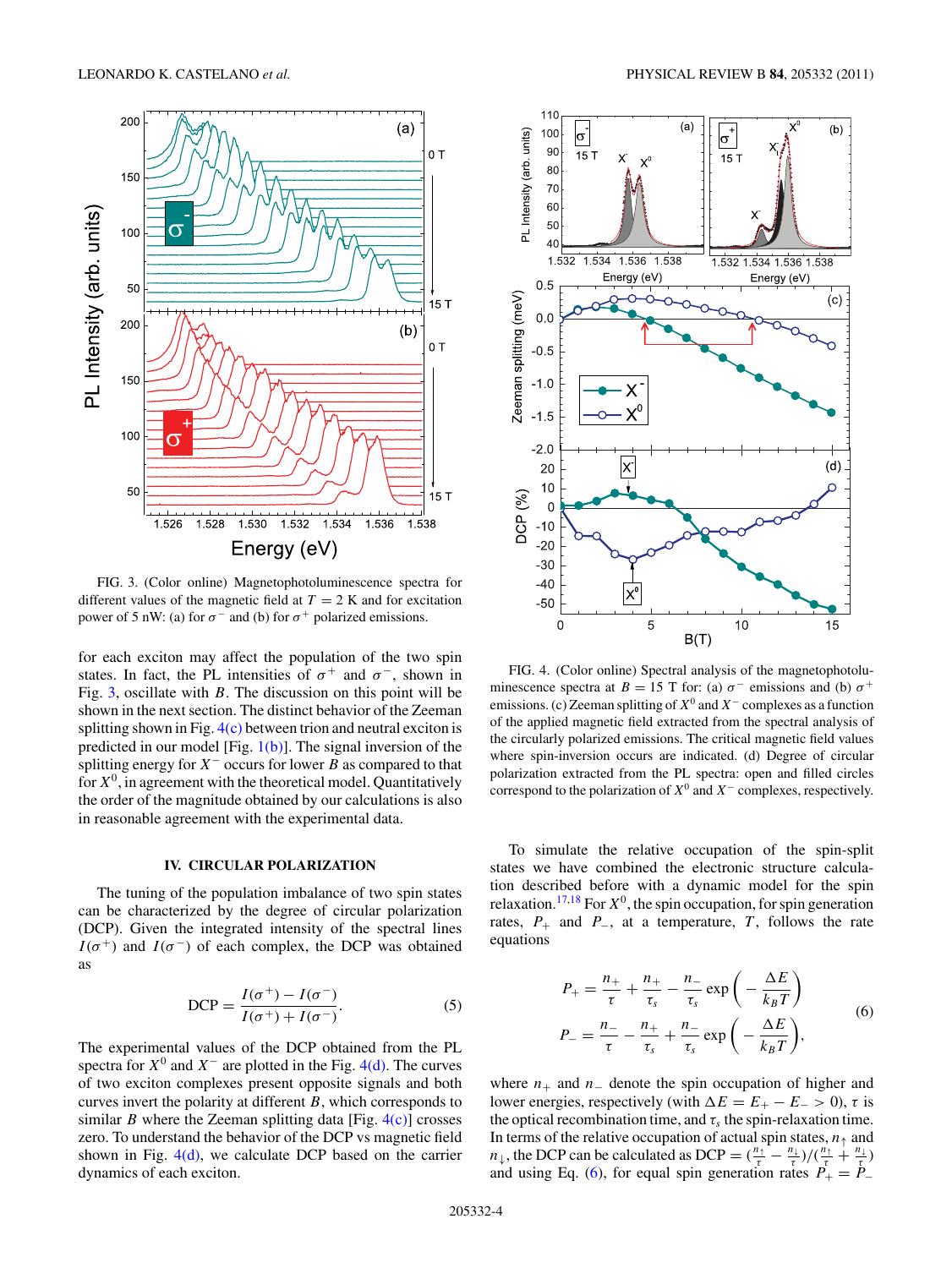<span id="page-4-0"></span>transforms to

$$
\text{DCP} = \frac{\Delta E_{\uparrow\downarrow}}{|\Delta E_{\uparrow\downarrow}|} \frac{\exp\left(-\frac{|\Delta E_{\uparrow\downarrow}|}{k_B T}\right) - 1}{(1 + \tau_s/\tau) + \exp\left(-\frac{|\Delta E_{\uparrow\downarrow}|}{k_B T}\right)},\tag{7}
$$

with  $\Delta E_{\uparrow\downarrow}$  the Zeeman splitting. This equation considers the possibility of the energy splitting sign inversion, confirmed both theoretically and experimentally. If the valence band hybridization tuning with magnetic field is considered, ac-cording to Eqs. [\(4\)](#page-2-0), the term  $n_{\uparrow}/\tau$  should be replaced by  $|C_1(B)|^2 n_\uparrow/\tau$ . This leads to a correction of the DCP as seen in Fig. 5 that demonstrates the relevance of this effect as the magnetic field increases. The result of introducing the calculated  $C_1(B)$  and Zeeman splitting of the neutral exciton,  $X^0$ , into Eq. (7) is displayed in Fig. 5 where the parameters have been varied in order to assess their relative significance. Clearly, the oscillation of the DCP should be ascribed to the Zeeman splitting sign inversion. The ratio  $\tau_s/\tau$  influences the relative occupation of the spin-split states for a given temperature. In turn, the Coulomb interaction, responsible for the Zeeman splitting renormalization shifts the zero of the DCP to higher fields. For a given temperature, the nature of the predominant spin-relaxation process (and subsequently, the value of  $\tau_s$ ) depends on properties such as the effective carrier density and confinement size. Although no attempt for fitting the experimental results was performed, the parameter *τs/τ* in the simulation has been varied within a range that, for  $\tau \sim 0.3$  ns,<sup>[19](#page-6-0)</sup> corresponds to reported  $\tau_s$  values under varying electron density conditions:  $\tau_s \sim 0.3 \text{ ns}^{12,20} \tau_s \sim 1.0 \text{ ns}^{21}$  $\tau_s \sim 0.3 \text{ ns}^{12,20} \tau_s \sim 1.0 \text{ ns}^{21}$  $\tau_s \sim 0.3 \text{ ns}^{12,20} \tau_s \sim 1.0 \text{ ns}^{21}$  $\tau_s \sim 0.3 \text{ ns}^{12,20} \tau_s \sim 1.0 \text{ ns}^{21}$  $\tau_s \sim 0.3 \text{ ns}^{12,20} \tau_s \sim 1.0 \text{ ns}^{21}$ (according to the sample morphology and excitation conditions the optical recombination time can be increased to values  $\tau \sim 1.0$  ns).<sup>[22](#page-6-0)</sup> For a similar GaAs(110) QW sample to the one used in our experiments, with 20-nm thickness, grown under the same conditions in the same system, and measured at 20 K using magneto-Kerr rotation experiments (not shown), the values of  $\tau_s = 2$  ns and  $\tau = 2.3$  ns for neutral excitons were obtained. Since, the variation of both times between 2 to 20 K is expected to be negligible, this leads to a ratio  $\tau_s/\tau \sim 1$ . Thus, for this value, the population of neutral excitons follows the trends expected for spins that thermalize at  $T = 2$  K that produce a DCP as obtained in Fig. [4\(d\).](#page-3-0)

In Fig. [4\(d\),](#page-3-0) the peculiar behavior of the trion *X*<sup>−</sup> is also highlighted and, given the evolution of its Zeeman splitting with magnetic field [see Fig.  $4(c)$ ], the thermalizing dynamics that resulted in Eq. (7) cannot account for the trion DCP observed experimentally. In Ref. [9,](#page-6-0) a sign inversion of the trion DCP with respect to the neutral exciton was discussed in terms of a phenomenological model that considers an inversion of the relative positions of the Zeeman split states of both complexes. Although the sign of the  $\Delta E_{\uparrow\downarrow}$  does not coincide, in the whole magnetic field range, for excitons and trions, this cannot be the cause of the DCP dependence on *B* obtained experimentally. The spin-relaxation dynamics, in the case of trions, appears linked to the simultaneous presence of excitons. Both complexes share the same source of carriers $^{23}$ thus their spin statistics should be intertwined. The statistics underneath the carriers dynamics and charge imbalance in the simultaneous occupation of exciton and trion states leads to the anomalous DCP of the trion  $X^-$ . At  $B = 0$ , one may assume the populations of electrons,  $n$ , holes,  $p$ , excitons,  $X^0$ , and



FIG. 5. (Color online) Theoretical calculations of the degree of circular polarization for the neutral exciton,  $X^0$ : dotted and dashed curves, without considering the valence band hybridization, and solid curves (considering the valence band hybridization tuning with magnetic field varying the parameter  $\tau_s/\tau$  within the range [1.0,3.0]).

trions,  $X^-$ , are governed by the equations<sup>[23](#page-6-0)</sup>

$$
\frac{dn}{dt} = P_e - P_0 n \cdot p - P_t n^2 p - P_i n \cdot X^0 + \frac{X^-}{\tau}, \quad (8)
$$

$$
\frac{dp}{dt} = P_h - P_0 n \cdot p - P_t n^2 p,\tag{9}
$$

$$
\frac{dX^0}{dt} = P_0 n \cdot p - \frac{X^0}{\tau} - P_i n \cdot X^0,\tag{10}
$$

$$
\frac{dX^{-}}{dt} = P_t n^2 \cdot p - \frac{X^{-}}{\tau} + P_i n \cdot X^0, \tag{11}
$$

where  $P_{e(h)}$  and  $P_0n \cdot p$  are the electron (hole) and exciton generation rates, while  $P_t n^2 p$  and  $P_i n \cdot X^0$  are the rates for the trion formation through the processes illustrated in the diagram displayed in Fig. [6.](#page-5-0) In the presence of a magnetic field, this dynamics can be complemented with the spin thermalization as introduced in Eq. [\(6\)](#page-3-0) and the stationary equations for the spin-split states of each carrier become

$$
P_e^+ = P_0 n_+ p_+ + P_t n_+^2 p_+ + P_i n_+ X_+^0 - \frac{X_+^-}{\tau}, \quad (12)
$$

$$
P_e^- = P_0 n_- p_- + P_t n_-^2 p_- + P_i n_- X_-^0 - \frac{X_-^-}{\tau}, \quad (13)
$$

$$
P_h^+ = P_0 n_+ p_+ + P_t n_+^2 p_+ + \frac{p_+}{\tau_s} - \frac{p_-}{\tau_s} e^{-\frac{\Delta E_h}{k_B T}}, \quad (14)
$$

$$
P_h^- = P_0 n_- p_- + P_t n_-^2 p_- - \frac{p_+}{\tau_s} + \frac{p_-}{\tau_s} e^{-\frac{\Delta E_h}{k_B T}}, \quad (15)
$$

$$
P_0 n_+ p_+ = \frac{X_+^0}{\tau} + P_i n_+ X_+^0 + \frac{X_+^0}{\tau_s} - \frac{X_-^0}{\tau_s} e^{-\frac{\Delta E_{X_0}}{k_B T}}, \quad (16)
$$

$$
P_0 n_- p_- = \frac{X_-^0}{\tau} + P_i n_- X_-^0 - \frac{X_+^0}{\tau_s} + \frac{X_-^0}{\tau_s} e^{-\frac{\Delta E_{X_0}}{k_B T}}, \quad (17)
$$

$$
P_t n_+^2 p_+ = \frac{X_+^-}{\tau} - P_t n_+ X_+^0 + \frac{X_+^-}{\tau_s} - \frac{X_-^-}{\tau_s} e^{-\frac{\Delta E_{X-}^-}{k_B T}}, \quad (18)
$$

$$
P_t n_-^2 p_- = \frac{X_-^-}{\tau} - P_t n_- X_-^0 - \frac{X_+^-}{\tau_s} + \frac{X_-^-}{\tau_s} e^{-\frac{\Delta E_{X-}}{k_B T}}. (19)
$$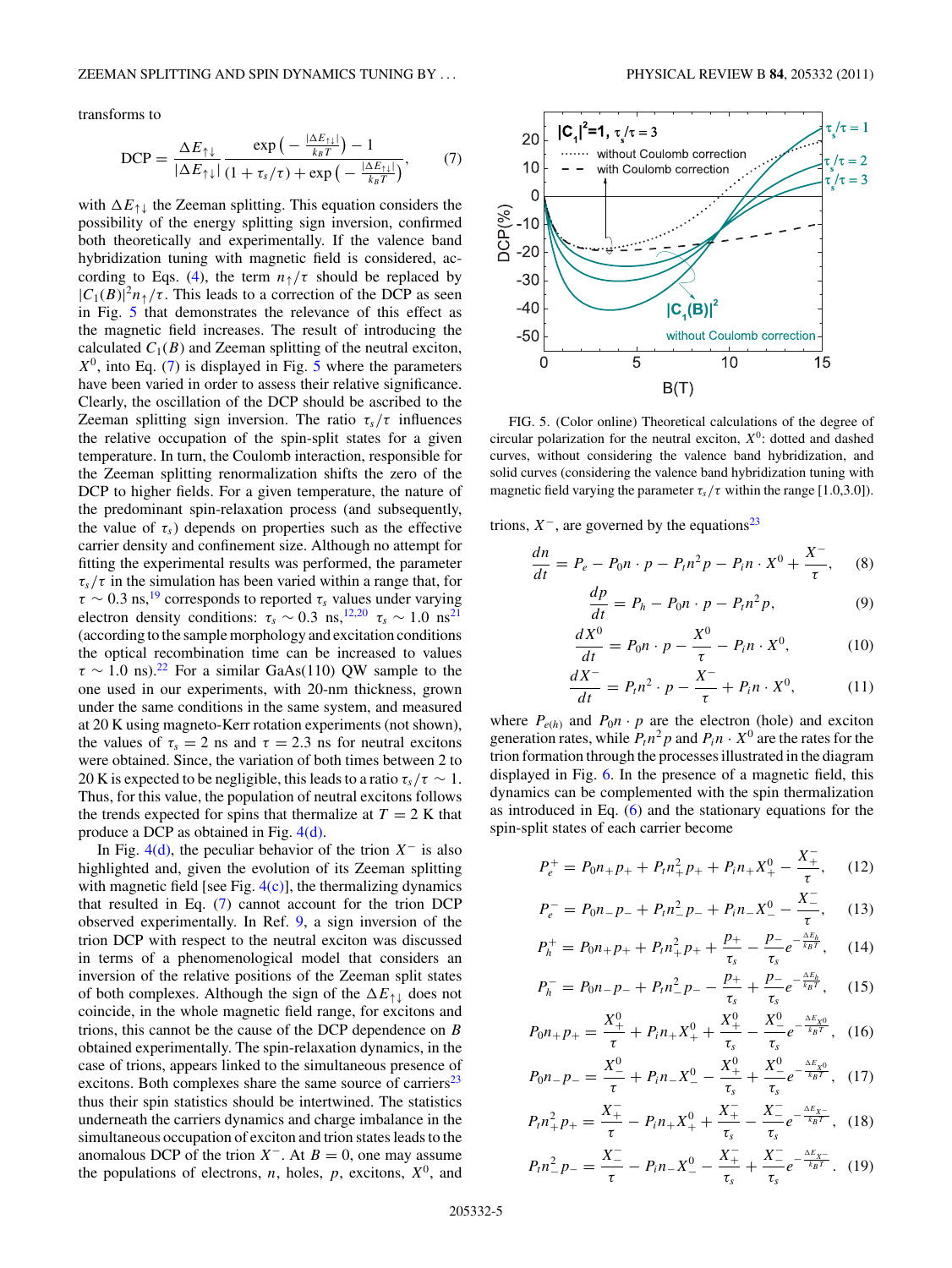<span id="page-5-0"></span>

FIG. 6. (Color online) Upper panel: diagram representing the combined exciton and trion dynamics at  $B = 0$  considered in the numerical simulations. (a)–(f) Theoretical calculations of the DCP for the neutral exciton,  $X^0$  (dotted curves), and the trion,  $X^-$  (solid curves), as functions of the magnetic field by varying the parameter  $\tau_s/\tau$  within the range [0.1,3.0].

For simplicity, given the small value of the electron *g* factor, we have neglected the spin thermalization in the conduction band and the value of  $g_c \mu_B B$ . In the limit  $P_e^+ = P_e^- \rightarrow P_h^+ =$  $P_h^- = P$  these equations can be solved and the DCP for both trions and excitons obtained. We have considered a lower trion formation rate if compared to the exciton generation,  $P_0/P_t =$ 100, neglected the contribution of terms proportional to  $P_i$ , and varied the ratio  $\tau_s/\tau$  for assessing the DCP behavior of both excitons and trions between the limits of fast and slow spin relaxation. The Zeeman splittings of excitons and trions have been taken from the experimental values and the splitting of the holes calculated as  $\Delta E_h \simeq \Delta E_{X^0}$  (since the electron Zeeman splitting was previously neglected).

The resulting pictures are displayed in Figs.  $6(a)$ – $6(f)$ . Note, that for fast spin-relaxation times,  $\tau_s/\tau = 0.1$ , the DCP of both the excitons and trions responds as a thermalization given the different Zeeman splitting shown in Fig. [4\(c\).](#page-3-0) Yet, as  $\tau_s/\tau$  grows, the trion population tends to be governed by the spin density of the remaining carriers after the polarized excitons are formed and relaxed. In the limit of high  $\tau_s/\tau$ , a simplified reasoning can be set. From Eqs. [\(18\)](#page-4-0) and [\(19\)](#page-4-0),  $\frac{X_{+(-)}^2}{\tau} \simeq P_t n_{+(-)}^2 p_{+(-)}$ , and according to Eqs. [\(12\)](#page-4-0) and [\(13\)](#page-4-0),  $P_t n_{+(-)}^2 p_{+(-)} \simeq P - P_0 n_{+(-)} p_{+(-)}$  yielding

$$
\frac{X_{+(-)}^{-}}{\tau} \simeq P - P_0 n_{+(-)} p_{+(-)}.
$$
 (20)

In turn, from Eqs. [\(16\)](#page-4-0) and [\(17\)](#page-4-0),  $P_0 n_{+(-)} p_{+(-)} \simeq \frac{X_{+(-)}^0}{\tau}$ , thus the DCP of trions,  $DCP_{X-} \equiv (X_+^- - X_-^-)/(X_+^- + X_-^-)$ , according to Eq.  $(20)$ , becomes

DCP<sub>X<sup>-</sup></sub> 
$$
\simeq
$$
 –( $X_+^0 - X_-^0$ )/( $X_+^- + X_-^-$ ). (21)

This leads to the sign inversion of the DCP of the trions if compared to the value obtained for excitons given by  $DCP_{X^0} \equiv$  $(X^0_+ - X^0_-)/(X^0_+ + X^0_-)$ , as observed in the experimental results shown in Fig. [4\(d\).](#page-3-0)

#### **V. CONCLUSION**

In summary, under adequate structural parameters of 2D systems, the spin polarization of excitonic complexes can be effectively tuned by external magnetic field strength. The renormalization of the effective Zeeman splitting by charging the exciton is expected and confirmed. According to the field strength, the ground state spin polarization can be flipped and this condition differs for each kind of excitonic complex. This effect has been understood and traced down to the spin character of holes and the intersub-band coupling observed in the valence band of all semiconductors. The DCP of both excitons and trions has revealed the peculiar spin dynamics taking place in this kind of system. The neutral excitons are subjected to a spin thermalization, affected by the Zeeman splitting tuning with magnetic field, while the behavior of the trions, *X*−, is affected by the spin population of the remaining carriers in the limit of slow spin-relaxation times. Given the dependence of the valence band spin hybridization on external bias and strain, as reported in Refs. [24](#page-6-0) and [25,](#page-6-0) we are predicting that this effect can be easily tuned by an applied voltage and stress as well.

#### **ACKNOWLEDGMENTS**

The authors are grateful to the Brazilian agencies Fundação de Amparo à Pesquisa do Estado de São Paulo (FAPESP), Conselho Nacional de Desenvolvimento Científico e Tecnológico (CNPq), and Coordenação de Aperfeiçoamento de Pessoal de Nível Superior (CAPES) for support.

3I. A. Yugova, A. A. Sokolova, D. R. Yakovlev, A. Greilich, D. Reuter, A. D. Wieck, and M. Bayer, [Phys. Rev. Lett.](http://dx.doi.org/10.1103/PhysRevLett.102.167402) **102**, 167402 [\(2009\).](http://dx.doi.org/10.1103/PhysRevLett.102.167402)

<sup>\*</sup> lkcastelano@ufscar.br

<sup>&</sup>lt;sup>1</sup> J. A. Gupta, R. Knobel, N. Samarth, and D. D. Awschalom, [Science](http://dx.doi.org/10.1126/science.1061169) **292**[, 2458 \(2001\).](http://dx.doi.org/10.1126/science.1061169)

<sup>2</sup>M. J. A. Schuetz, M. G. Moore, and C. Piermarocchi, [Nat. Phys.](http://dx.doi.org/10.1038/nphys1775) **6**, [919 \(2010\).](http://dx.doi.org/10.1038/nphys1775)

<sup>&</sup>lt;sup>4</sup>C. Phelps, T. Sweeney, R. T. Cox, and H. Wang, *[Phys. Rev. Lett.](http://dx.doi.org/10.1103/PhysRevLett.102.237402)* **102**[, 237402 \(2009\).](http://dx.doi.org/10.1103/PhysRevLett.102.237402)